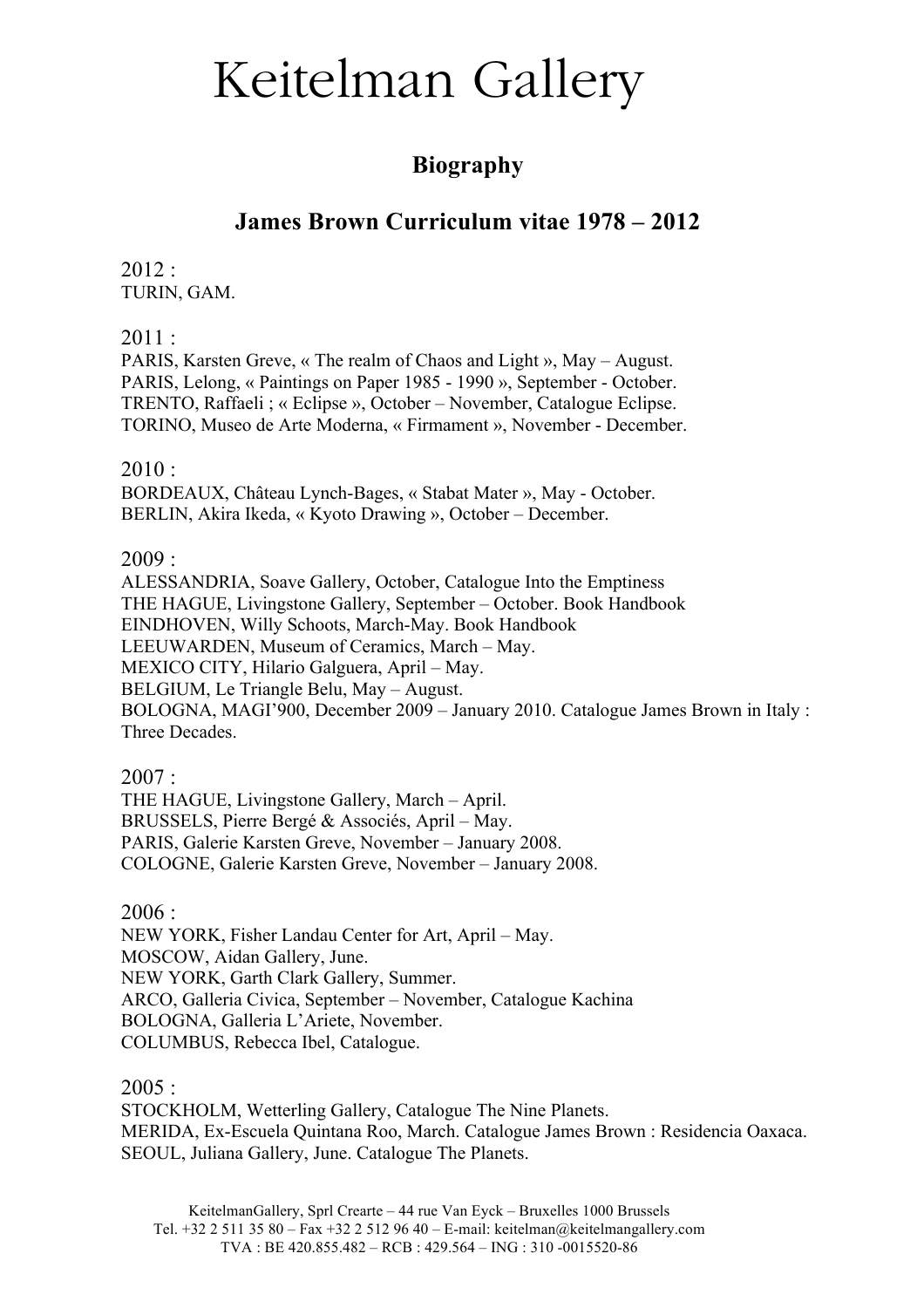### $2004 -$

NEW YORK, Dieu Donné Papermill Gallery, January. THE HAGUE, Livingstone Gallery, January. Catalogue Internal Order ROUEN, Ecole des Beaux-Arts, February. LANDSBERG, Neues Stadtmuseum, April. Catalogue A Biker's Collection. NEW YORK, Anthony Grant Fine Art, May. OAXACA, Museo de Arte Contemporaneo, May – July. Catalogue James Brown : Residencia Oaxaca. EINDHOVEN, Galerij Willy Schoots, September. Catalogue : Iternal Order. TRANS-EN-PROVENCE, Galerie Remarque. Artist 's book Elastiques Partant.

### 2003 :

BERLIN, Galerie Sander, January.

MADRID, Galeria La Caja Negra, February – March.

LAUSANNE, Galerie Alice Pauli, April – May.

NAPLES, Museo Cappella San Severo, May. Artist's book The Hospital of Souls.

NAPLES, Mimmo Scognamiglio Artecontemporanea, May.

MALAGA, Centro de Arte Contemporaneo, Summer. Catalogue Opus Contro.

SAN MARINO, Galleria de Arte Moderna, Summer. Catalogue Opus Contro Natura.

REGENSBURG, Staedtische Galerie Leerer Beutel, October – December.

AMSTERDAM, Galerie van der Straeten, November. Catalogue Internal Order.

### 2002 :

BERLIN, Galerie Jan Wagner, April.

LA LOUVIERE, Centre de la Gravure, Print Retrospective, April – July.

VALENCIA, Galeria Charpa, April – May.

DARMSTADT, Galerie Sander, October.

BOLOGNA, Galleria l'Ariete and John Hopkins University, November.

PARIS, Couvent des Cordeliers, Or et Plomb, December – January 2003.

 $2001:$ 

NEW YORK, Pace Prints, February, Catalogue Raisonné Images 1986 – 1999.

MUNICH, Galerie Bernd Klueser, February.

REGENSBURG, Galerie Peter Baeumler, April.

TORINO, Galleria Masoero, June.

SEOUL, Juliana Fine Art, June. Catalogue Salt.

OAXACA, Bodega Quetzalli, Summer. Brochure.

NEW YORK, Ralph Pucci, Summer.

WASHINGTON, Gallery Burton/Marinkovich, July.

STOCKHOLM, Galerie Wetterling, September. Catalogue The Substance of Shadow.

NEW YORK, Grant Selwyn Fine Art, September.

VENICE, Gallerie d'Arte A & A, Summer. Catalogue

### $2000:$

PARIS, La Maison des Arts Malakoff, February. Catalogue Works on Paper 1981 – 1998.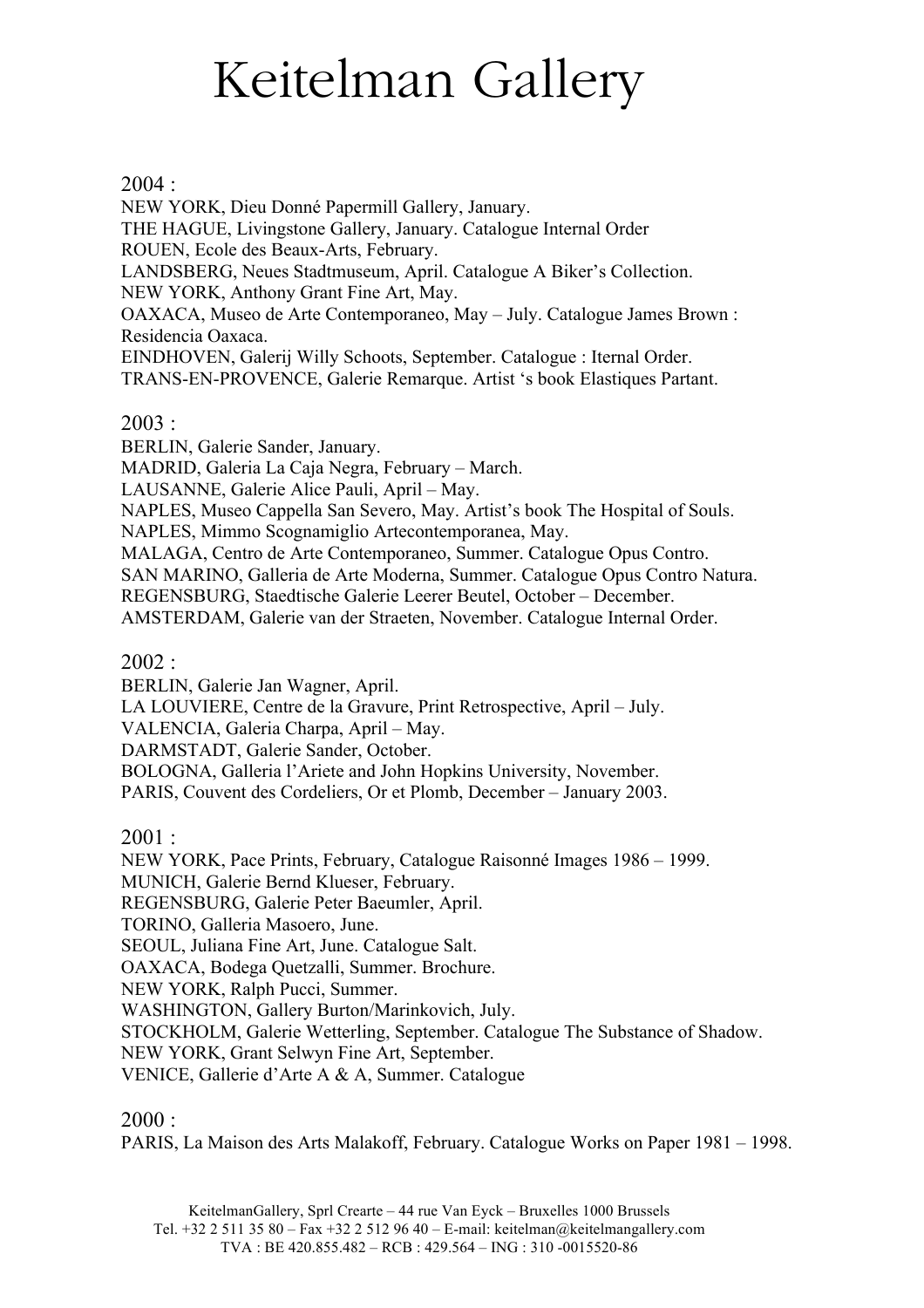BARI, Galleria Bonomo, March. FLORIDA, Gallery Dorothy Blau, March. SAN FRANSISCO, Gallery Paule Anglim, April. KAISERSLAUTERN, Pfalzgalerie, April – May. CHEMNITZ, Kunstammlungen, July – September. RONCO/ASCONA, Galleria Nova, Summer. PARIS, Librairie les Arcades, Livres d'Artistes, October.

1999 :

CERET, Museum d'Art Moderne, March – May. PARIS, Galerie Lelong, May. Catalogue Internal Order Reperes 102. MEXICO CITY, Ace Gallery, Summer. VENICE, Galerie Bordas Prova d'Artista, June. Catalogue Suite I. TRENTO, Studio Raffaeli, October - November. Catalogue James Brown New Works. TORINO, Galleria d'Arco di Torino, October – November. BOUVET – LADUBAY, Centre d'Art Contemporain, Winter. SATAVELOT, Galerie Triangle Bleu, December.

### 1998 :

NEW YORK, Serge Sorokko Gallery, January. NAPLES, Scognamiglio & Teano, March – April. LAUSANNE, Galerie Alice Pauli, April – May. THE HAGUE, Livingstone Gallery, April.

### 1997 :

TRIESTE, Galleria Lipanjepuntin, October – November. Catalogue The Story of Stone. SAN FRANSISCO, Serge Sorokko Gallery, September.

1996 :

REGENSBURG, Galerie Peter Baeumler, April. Catalogue The Fourteen Stations. ROME, Galleria Bonomo, March – April. TRENTO, Studio d'Arte Raffaeli, April – May. Catalgoue James Brown Opere Recenti. NEW YORK, Earl McGrath Gallery, May. LJUBLJANA, Galerie Visconti & Centre Culturel Français. Catalogue.

### 1995 :

NEW YORK, Leo Castelli Gallery, February. NEW YORK, Office for Art and Archictecture. ORLEANS, Le Carre Saint Vincent, February – April. LAUSANNE, Galerie Alice Pauli, May. TRENTO, Galleria Civica di Arte Contemporanea, April – June. Catalogue. MONTREAL, Samual Lallouz Gallery, October. TRIESTE, LipanjePuntin ArteContemporanea, December – Januray 1996. BARI, Galleria Bonomo, December – January 1996. PARIS, Galerie Kiron, Artist's book Selfportrait.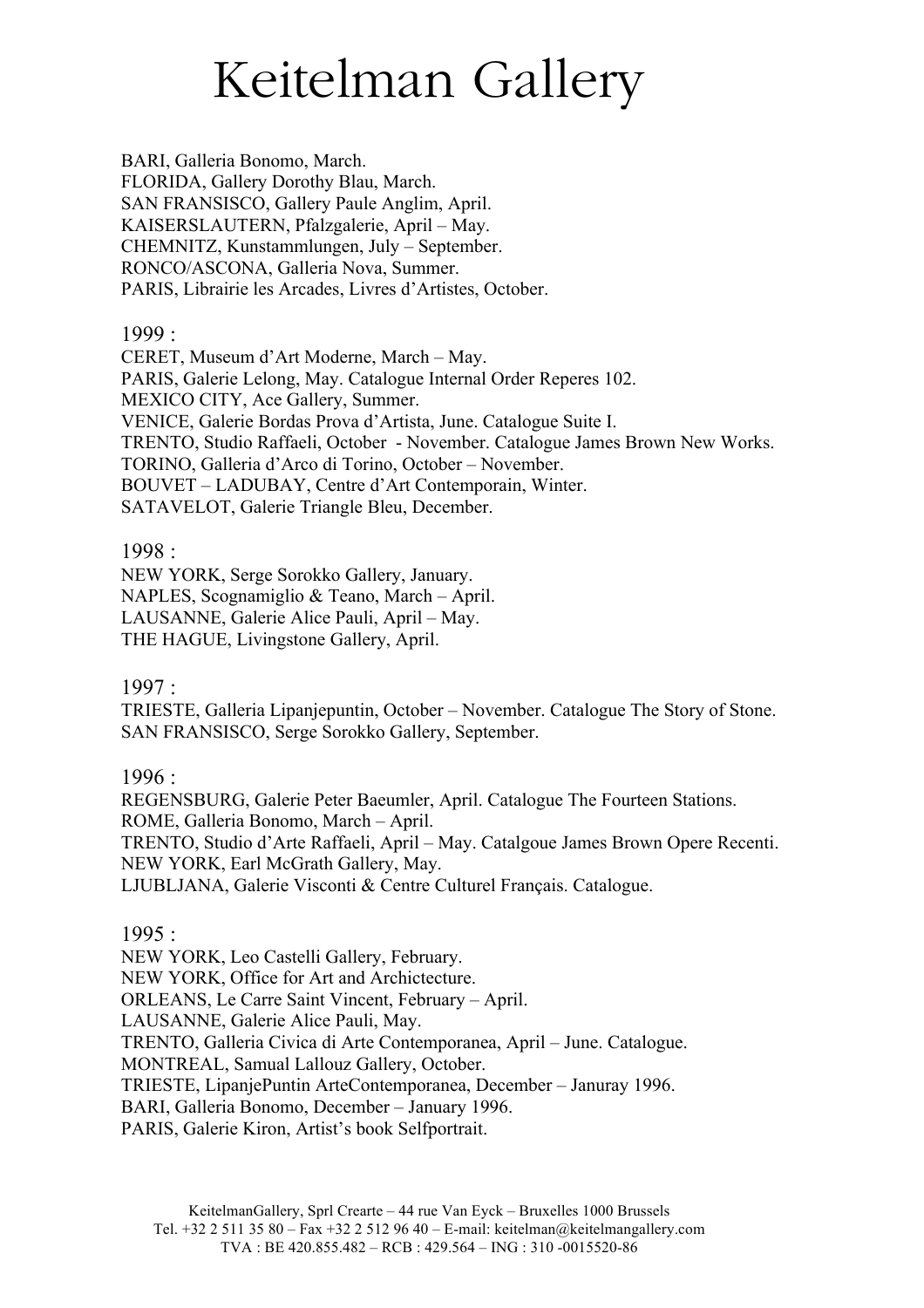1994 :

LONDON, Connaught Brown Gallery, February. ELTVILLE, Galerie Ribbentrop, May. MUNICH, Galerie Bernd Klueser, September – November. NAGOYA, Akira Ikeda Gallery, November. CASABLANCA, Galerie Meltem, December – January 1995. Catalogue Tahar Bejelloun Cinq Poèmes, James Brown Dix Dessins.

1993 :

LOS ANGELES, Earl MCGrath Gallery, February. REGENSBURG, Gelrie Baeumler, April. BUENOS AIRES, Galleria Der Bruecke, Summer. COLOGNE, Galerie Heinz Holtmann, October. SUNDERN, Kulturring, October – November. ST. LOUIS, Stein Gallery, October. Catalogue The Morrocan. PARIS, Galerie Franck Bordas, November. NAGOYA, Gallery Akira Ikeda, December.

1992 :

CHALON-SUR-SAONE, Espace des Arts, March – April. SALZBURG, Galerie Thaddaeus Ropac, April - May. NEW YORK, Leo Castelli Gallery, May. COLOGNE, Galerie Heinz Holtmann, June – July. PARIS, Galerie JGM, November. PARIS, Galerie Lelong, November. COLOGNE, Kunstation St Peter, November – January 1993.

1991 :

LAUSANNE, Galerie Alice Pauli, February – April. VENICE, Galleria Il Capricorno, February – April. NEW YORK, Leo Castelli Gallery, April. NEW YORK, Castelli Graphics, April. ST PAUL DE VENCE, Catherine Issert, April – May. COLOGNE, Galerie Heinz Holtmann, June – July. LOS ANGELES, Richard Green Gallery, June. PARIS, Galerie de Poche, September. BRUSSELS, Galerie Issy Brachot, October – December. Catalogue Black and Blue. LUND, Galerie Anders Tornberg, November – December. Book The Passion.

1990 :

PARIS, Galerie Johanna Vermeer, February STOCKHOLM, Galerie Heland Wetterling, January. SANTA MONICA, Richard Green Gallery, May. PARIS, Galerie Enrico Navarra, May – June. PARIS, Galerie Lelong, June.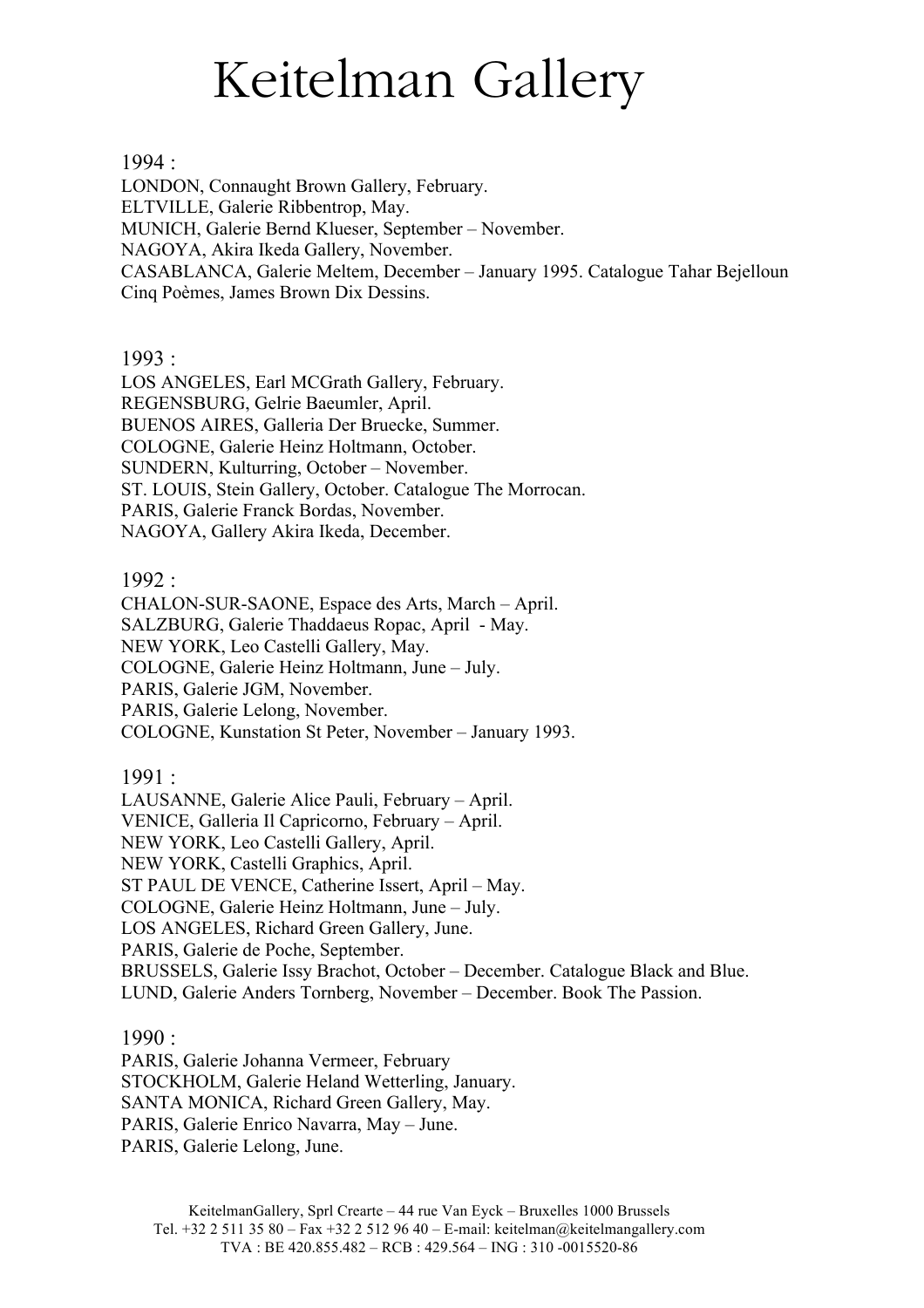LONDON, Gallery Runkel-Hue Williams, June – July. Catalogue. NAPLES, Galleria Lucio Amelio, October – November. Catalogue The Stations.

1989 :

KYOTO SHOIN, Catalogue Stabat Mater. LYON, Galerie Gill Favre, January – February. NEW YORK, Leo Castelli Gallery, April NEW YORK, Tony Shafrazi Gallery, April, Book Faith. HELSINKI, Galerie Kaj Forsblum, May. PARIS, Galerie Lelong, June. ST. LOUIS, Greenberg Gallery, September – October COPENHAGEN, Galerie Fauschou, October. SALZBURG, Galerie Thaddeus Ropac, September. MADRID, Galeria de Arte Soledad Lorenzo, December. Catalogue Obra. TRENTO, Galleria Improvvisazione Prima, December. Catalogue.

1988 :

STOCKHOLM, Galerie Heland Wetterling, January.

CAEN, Galerie de l'Artothèque, March.

BRUSSELS, Galerie Issy Brachot, April – May. Catalogue Œuvres sur Papier.

KARLSRUHE, Galerie Meyer-Holmeister, April – May.

COLOGNE, Kunststation St. Peter, October.

ZURICH, Galerie Bruno Bischofberger, October – November.

TOKYO, AC&T Corporation. Catalogue Five Sorrowful Mysteries I,II&III.

1987 :

ST. LOUIS, Greenberg Gallery, January –February. STOCKHOLM, Galerie Heland Wetterling, January. TOKYO, Akira Ikeda Gallery, March. Catalogue Kyoto Drawings 1986. LUND, Galerie Anders Tornberg, March. BOSTON, Thomas Segall Gallery, April. BRUSSELS, Galerie Issy Brachot, April. SANTA MONICA, Maloney Gallery, April & November. ZURICH, Galerie Bruno Bischofberger, April - May. PARIS, Galerie Maecht-Lelong, May – July. Catalogue Reperes no. 37. SALZBURG, Galerie Thaddeus Ropac, July. NAPLES, Galleria Lucio Amelio, November. Catalogue Giallo di Napoli. ST. PAUL DE VENCE, Galerie Catherine Issert, December.

1986 :

TOKYO, Akira Ikeda Gallery, January. Catalogue New Paintings. CHICAGO, Rhona Hoffman Gallery, April. DUSSELDORF, Galerie Denise Rene Hans Meyer, April – June. NEW YORK, Leo Castelli Gallery, October. NEW YORK, Castelli Graphics, October. ATLANTA, Fay Gold Gallery.